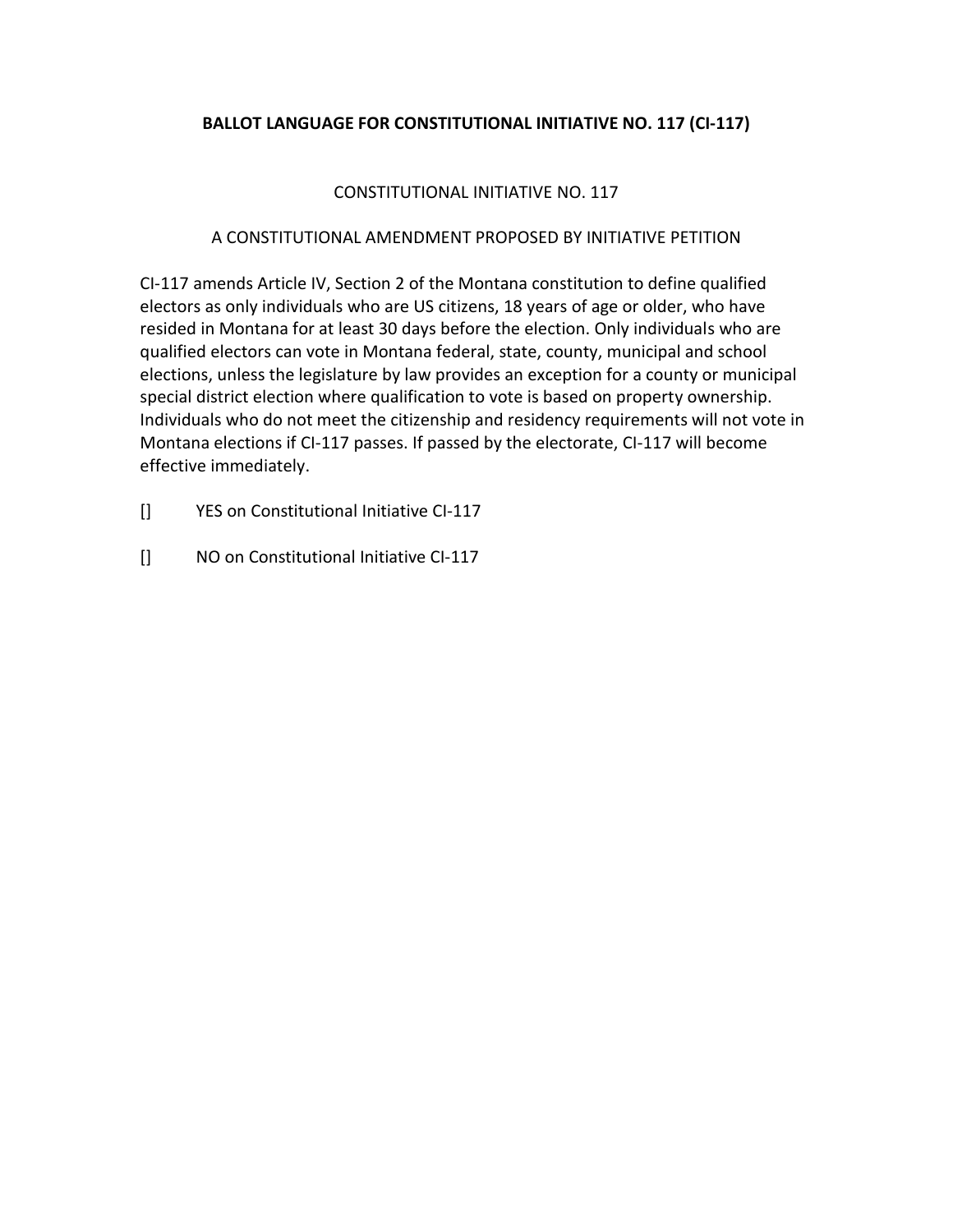### **THE COMPLETE TEXT OF CONSTITUTIONAL INITIATIVE NO. 117 (CI-117)**

 WHEREAS, special interest groups are specifically and tactically pressuring governments to adopt voting provisions that allow noncitizens to vote in our elections, particularly at state and local levels of government; and

 WHEREAS, local governments on the East coast have already allowed noncitizen voting, and San Francisco allows noncitizen voting in some elections while New York and many other governments across the nation are considering it; and

 WHEREAS, Montanans wish to clarify and clearly establish that the Constitution of the State of Montana limits voting to Montana residents who are U.S. citizens; and

 WHEREAS, it is the policy of the State of Montana that individuals who are not Montana residents and U.S. citizens are specifically excluded from voting in our elections, and in adopting this policy, Montanans clearly provide that the language of our constitution affirmatively acts to both protect a citizen's right to vote and to limit that right to vote to individuals with U.S. citizenship, rejecting the notion that noncitizens have voting rights; and

 WHEREAS, this constitution and the legislature should continue to set the requirements for voting in our Montana elections, not each political subdivision, including self-governing units,

NOWTHERFORE, Montanans adopt the following policy:

If enacted by Montana voters, it is the policy of the State of Montana that voting is limited to individuals who are United States citizens and have been Montana residents for at least 30 days. Individuals who are not U.S. citizens are specifically excluded from voting in our elections. In adopting this amendment Montanans clearly express that the language of our constitution affirmatively acts to both protect a citizen's right to vote and to limit that right to individuals with U.S. citizenship, rejecting the notion that noncitizens have voting rights. Our constitution, and the legislature, should continue to set the requirements for voting in our Montana elections rather than political subdivisions. There are limited exceptions involving county and municipal matters relating to special districts, where issues are referred to voters in a certain area, and the legislature should continue to provide a means to establish and maintain those specialized districts.

### BE IT ENACTED BY THE PEOPLE OF THE STATE OF MONTANA:

**Section 1.** Article IV, section 2, of The Constitution of the State of Montana is amended to read:

"**Section 2. Qualified elector.** Any Only an individual citizen of the United States 18 years of age or older who is a Montana resident for at least 30 days prior to the election who meets the registration and residence requirements provided by law is a qualified elector, unless he the individual is serving a sentence for a felony in a penal institution or is of unsound mind, as determined by a court. Only qualified electors shall